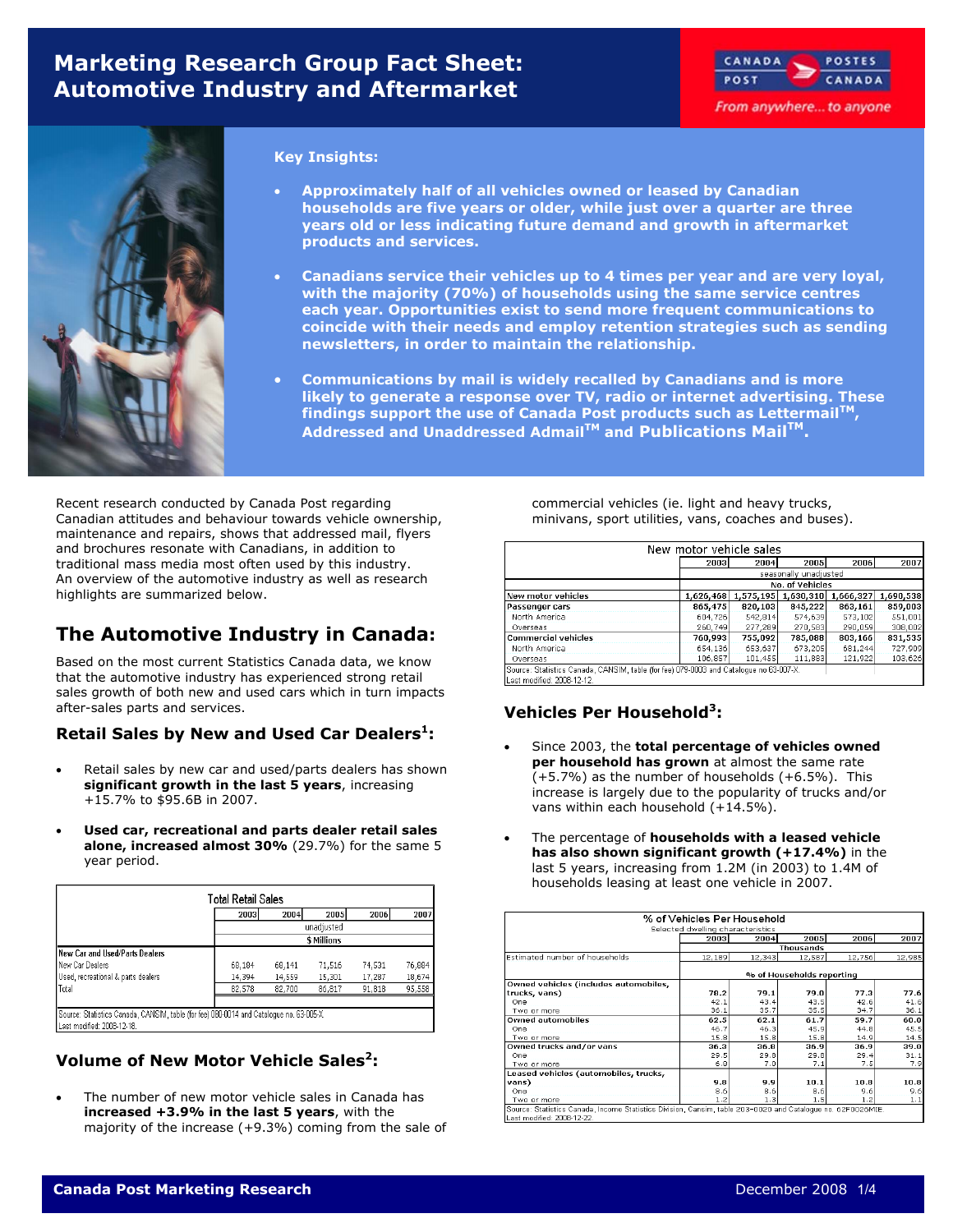- There are **almost as many two vehicle households as there are single vehicle households** with those in the Prairies most likely to have three or more vehicles in the country (21% with 3 or more)<sup>4</sup>.
- **51% of 2 person households and 57% of 4 person households have two vehicles** where those with 5 or more people are most likely to have 3 or more vehicles (29%).
- **Rural households** are also more likely than urban to **own two or more vehicles**.



### **Age of Vehicles:**

- Overall, only a small proportion of all the vehicles owned or leased by Canadians are relatively new. Less than one in ten (9%) of all vehicles in Canadian households are less than one year old with a further 18% between one and three years old**. The majority (52%) of vehicles are five years or older, with 23% over 10 years old.**
- **Vehicles that are over 10 years old are most likely to be found in rural areas** (33% vs 21% in urban) and in the Prairies (34%) and BC (32%).

|                       | Region                                                                                                                           |               |                 |                 |     |  |  |  |  |
|-----------------------|----------------------------------------------------------------------------------------------------------------------------------|---------------|-----------------|-----------------|-----|--|--|--|--|
| # of Vehicles         | Atlantic                                                                                                                         | <b>Quebec</b> | Ontario         | <b>Prairies</b> | ВC  |  |  |  |  |
| Less than one<br>year | 8%                                                                                                                               | 10%           | 10%             | 7%              | 8%  |  |  |  |  |
| $1-3$ years           | 16%                                                                                                                              | 27%           | 17 <sub>%</sub> | 15%             | 12% |  |  |  |  |
| 3-5 years             | 22%                                                                                                                              | 20%           | 22%             | 19%             | 18% |  |  |  |  |
| $5-10$ years          | 32%                                                                                                                              | 25%           | 34%             | 24%             | 30% |  |  |  |  |
| Over 10 years         | 22%                                                                                                                              | 19%           | 17 <sub>%</sub> | 34%             | 32% |  |  |  |  |
|                       | Q4. What is the age and approximate market value of your vehicle? $N=804$<br>*Percentages may not add up to 100% due to rounding |               |                 |                 |     |  |  |  |  |

ercentages may not add up to 100% due to rounding.

Vehicles that are three years old or less however are most likely to be found in households in Quebec (37%).

#### **Media Spend:**

• In 2007**, \$1,018M in advertising expenditures was invested by Canadian automotive organizations for traditional mass marketing media** (newspaper, TV, radio, magazine and out of home)<sup>3</sup>. Another \$28M of advertising expense was spent on direct mail media in

support of the marketing of both service and sales of vehicles $\mathrm{^4}.$ 

## **The Automotive Aftermarket:**

- The **automobile aftermarket is a \$16.1B industry** that employs more than 220,000 people<sup>4</sup>.
- The industry is **composed of companies that manufacture, distribute and install automotive replacement parts, accessories, tools, and equipment<sup>4</sup>**.



#### **Current Challenges:**

- **Consumers are diverse, informed, value their time (convenience) and have many options** (eg. Do it themselves, choice of service centres, etc.)
- **Increase in new car dealers**, dealer-offered servicing and DIYers ("Do It Yourself")
- **Consumers are deferring regular vehicle maintenance** due to current high costs (eg. for gas)
- Small, independent garages/service providers **competing with large chains**
- **Excess inventory** management due to overproduction in recent years

#### **Where Vehicle Repair and Maintenance is Performed:**

• **Service centres (75%+) are the dominant choice**  for vehicle repair and maintenance with 13% to 18% preferring to do it themselves (ie. DIY).

| <b>Service</b>                                                                                                                                                                                  | <b>Service centre</b> | Do it<br>yourself | Friend<br>or<br>family | Don't<br>perform | Don't<br>know |  |  |  |
|-------------------------------------------------------------------------------------------------------------------------------------------------------------------------------------------------|-----------------------|-------------------|------------------------|------------------|---------------|--|--|--|
| Tune-ups                                                                                                                                                                                        | 79%                   | 13%               | 5%                     | 2%               | 2%            |  |  |  |
| Scheduled maintenance                                                                                                                                                                           | 78%                   | 14%               | 5%                     | 3%               | 1%            |  |  |  |
| Breaks or mufflers                                                                                                                                                                              | 77%                   | 13%               | 7%                     | 1%               | 2%            |  |  |  |
| Bodywork/ collision repair                                                                                                                                                                      | 76%                   | 6%                | 4%                     | 10%              | 5%            |  |  |  |
| Oil change                                                                                                                                                                                      | 75%                   | 18%               | 5%                     | $0\%$            | 1%            |  |  |  |
| Tire change                                                                                                                                                                                     | 75%                   | 15%               | 7%                     | 2%               | 1%            |  |  |  |
| Q6. Do you typically take your vehicle(s) in to a service centre, or family or friend for the following<br>types of maintenance and repair services or do you perform this work yourself? N=804 |                       |                   |                        |                  |               |  |  |  |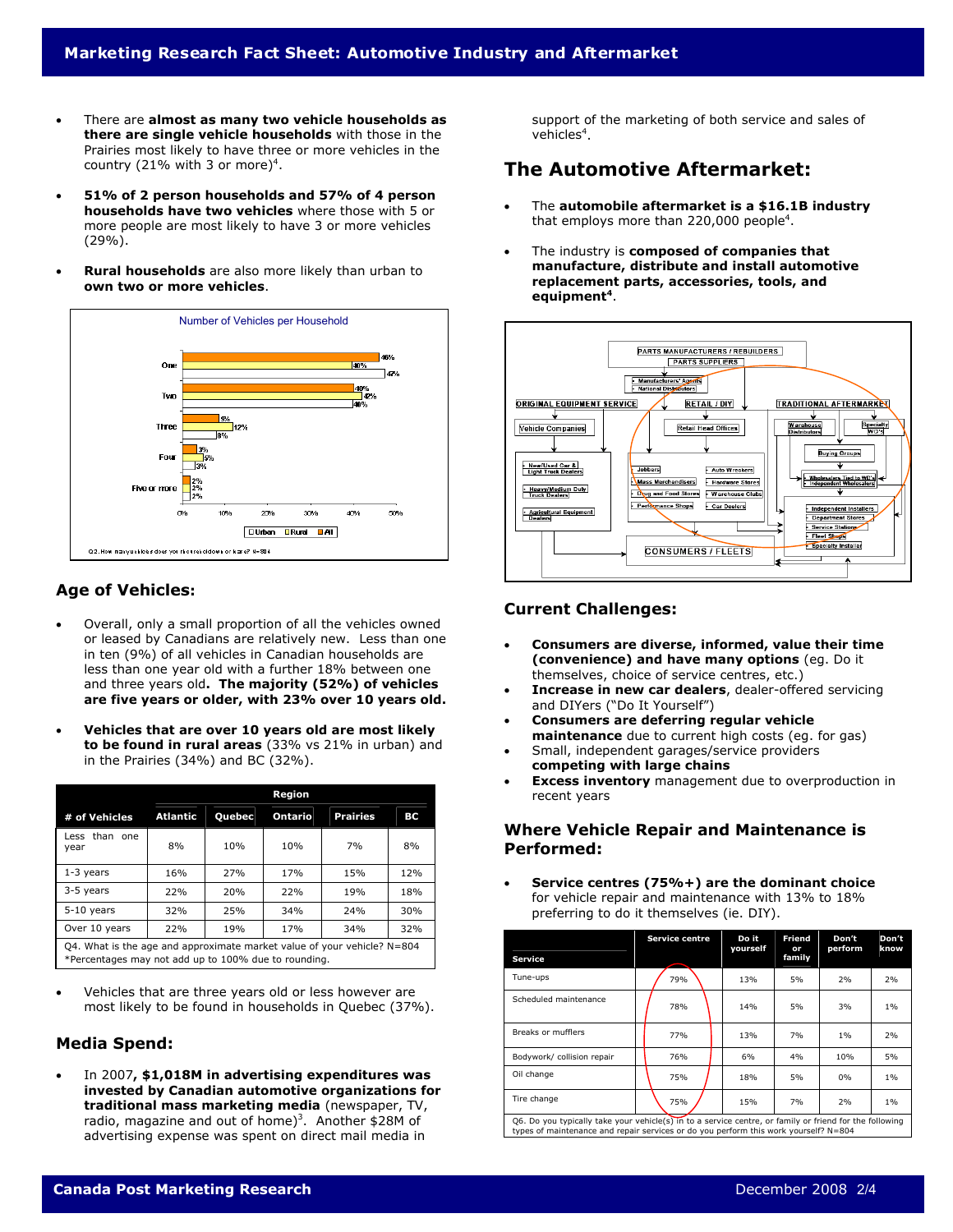#### **Types of Service Centres Used:**

- Car dealerships and local mechanics represent the most popular type of service centre (60%), followed by local service providers (54%), retail auto centres (34%) and car repair specialists (30%) (Note: multiple responses).
- **B.C. shows the highest preference for car dealerships and retail auto centres** while Atlantic is more likely to prefer local service providers.

|                         | Region          |        |         |                 |     |  |  |  |
|-------------------------|-----------------|--------|---------|-----------------|-----|--|--|--|
|                         | <b>Atlantic</b> | Quebec | Ontario | <b>Prairies</b> | вc  |  |  |  |
| Car dealerships         | 59%             | 57%    | 62%     | 56%             | 63% |  |  |  |
| Local service providers | £1%             | 53%    | 51%     | 59%             | 57% |  |  |  |
| Retail auto centres     | 37%             | 28%    | 41%     | 29%             | 26% |  |  |  |
| Car repair specialists  | 26%             | 22%    | 31%     | 39%             | 33% |  |  |  |
| Family or friends       | 25%             | 24%    | 23%     | 26%             | 26% |  |  |  |

• 79% of Canadians consider **workmanship as the most important criteria for choosing a service centre** followed by customer service (61% rated this very important), experience (61%), and reputation (55%). Price was rated as very important by 44% of Canadians.

#### **Average Spend on Vehicle Repair and Maintenance Services**:

- **Canadians spend on average \$1,141 per year** with B.C. spending the most on repair and maintenance services (\$1,336 per year) with Quebec, who has the highest rate of 1 vehicle households, spending the least (\$516).
- As expected, households with more vehicles tend to spend more on these services: the typical **one vehicle household spends about \$822 annually compared to \$1,129 for two vehicle households and \$2,216 for households with three or more vehicles**. Also, higher income households are more likely to spend more on vehicle maintenance and repair than lower income households.
- **Rural households spend on average more per year** and also have a higher percentage of having more than 1 vehicle and older cars.



#### **Frequency of Service:**

• Compared to other regions in Canada, the proportion of **households in BC who take their vehicles in only** 

**once a year is somewhat higher for tune ups (41%),** scheduled maintenance (26%), and tire changes (25%). This could be a reflection of the less harsh weather conditions in coastal BC.

- Households are neither more nor less likely to bring their vehicles in for maintenance services irrespective of the age or current market value of the vehicle. **Household income also does not appear to be a significant factor on how frequently a vehicle is brought in for service**.
- **Urban residents (35%) are somewhat more likely to take their vehicles to a service centre for an oil change four times a year** than someone who lives in a rural area (22%).

|                                                                                                                                                                  | Number of times vehicles are brought in for service: |       |              |             |              |               |  |  |
|------------------------------------------------------------------------------------------------------------------------------------------------------------------|------------------------------------------------------|-------|--------------|-------------|--------------|---------------|--|--|
|                                                                                                                                                                  | Once                                                 | Twice | <b>Three</b> | <b>Four</b> | As<br>needed | Don't<br>know |  |  |
| Tune-up                                                                                                                                                          | 29%                                                  | 19%   | 4%           | 9%          | 36%          | 4%            |  |  |
| <b>Breaks</b><br>or<br>muffler                                                                                                                                   | 23%                                                  | 7%    | 2%           | 2%          | 63%          | 3%            |  |  |
| Tire change                                                                                                                                                      | 18%                                                  | 31%   | $0\%$        | $1\%$       | 46%          | 3%            |  |  |
| Scheduled<br>maintenance <sup>'</sup>                                                                                                                            | 17%                                                  | 23%   | 8%           | 15%         | 34%          | 4%            |  |  |
| Oil change                                                                                                                                                       | -6%                                                  | 22%   | 15%          | $-33%$      | 22%          | 2%            |  |  |
| Bodywork/<br>collision repair                                                                                                                                    | 5%                                                   | $1\%$ | $0\%$        | $0\%$       | 88%          | 6%            |  |  |
| Q8. On average, how many times each year do you take your vehicle(s) in to a<br>service centre for the following types of maintenance and repair services? N=804 |                                                      |       |              |             |              |               |  |  |

### **Automotive Advertising and Communications:**

- **Mass media advertising on TV and radio (66%) and newspapers or magazines (61%), along with flyers and brochures (58%) were the most likely to be remembered. Mail addressed specifically to the respondents (42%) was also widely recalled.** Conversely, few respondents remembered phone calls to the house (15%) or email advertisements (9%) from service centres.
- **Higher income households (\$80k+ annual household incomes) were more likely to recall TV** (71%), newspapers or magazine ads (71%), flyers or brochures (64%) and addressed mail (55%) than the average overall.